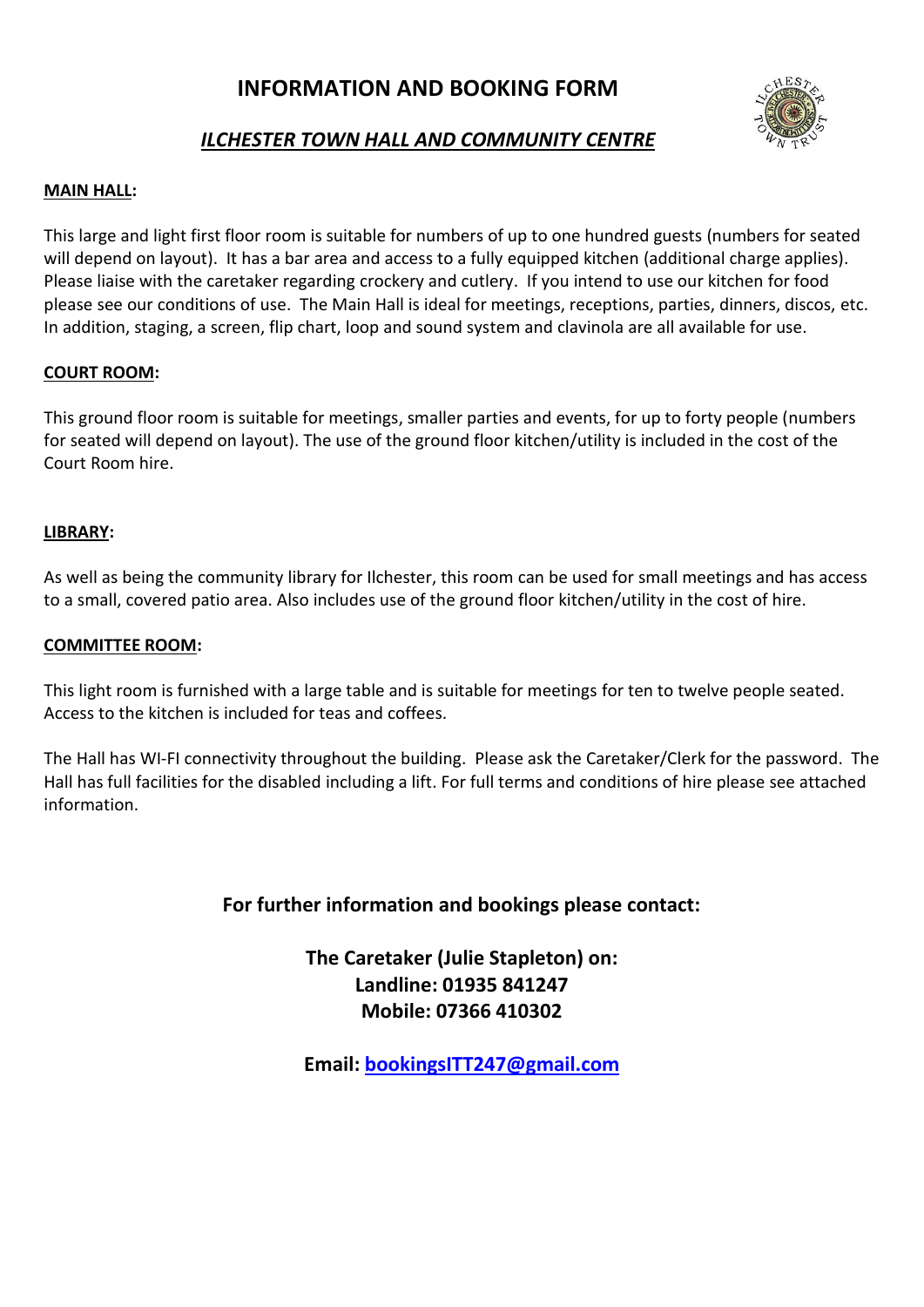# *ILCHESTER PAVILION AND SPORTSFIELD*

## **MEETING ROOM:**

The Meeting Room in the centre of the Pavilion is suitable for numbers of up to forty guests (number for seated will depend on layout). A number of chairs and tables are available as part of the hire, please speak to the Supervisor regarding tables and chairs. A Television is available for hire at a small charge. The Pavilion has **WI-FI** connectivity for use (please ask Supervisor/Clerk for the password). A phone is available in the main foyer **for Emergency use only**.

## **KITCHENETTE:**

The kitchenette in the pavilion is available for use by prior arrangement at booking stage. The kitchenette is a small facility providing a fridge, small oven, and hot water. There is a small number of crockery and cutlery items available for use. If you intend to use our kitchenette for food please see our conditions of use.

## **CHANGING FACILITIES:**

The Changing Rooms at the Pavilion are available for use by prior arrangement at booking stage. There are no storage facilities at the Pavilion. The toilet facilities in the Pavilion can be included in the Sports field hire if required, please ask this to be taken into consideration as part of the agreed booking fee.

## **THE SPORTS FIELD:**

The Sports field can be hired in conjunction with the Pavilion, or on an individual basis. There is no set hire fee for the Sports field as requirements often differ for each event.

The pitches at the Sportsfield are not available for hire as they are hired on an annual basis by The Ilchester Youth Football Club. Please be aware that the football club have dedicated use of the changing facilities at the Skate Park end of the Sports field. If an event is held at the Pavilion this area will be closed and will not be accessible to the hirer.

The Sports field is used on an annual basis for car boot sales to raise money for the pavilion and grounds. The posts stay in situ all year round and cannot be fully removed. For certain events, a few posts may be removed and replaced if necessary. Cars can be parked on the Sports field, although consideration will need to be given to the Football Club and it is recommended that parking is used at the Mead end of the Sports field.

## **For further information and bookings please contact:**

# **The Sportsfield Supervisor (Kat Lowson) on: Landline: 01935 841247 Mobile: 07366 410322**

**Email: [bookingsITT247@gmail.com](mailto:bookingsITT247@gmail.com)**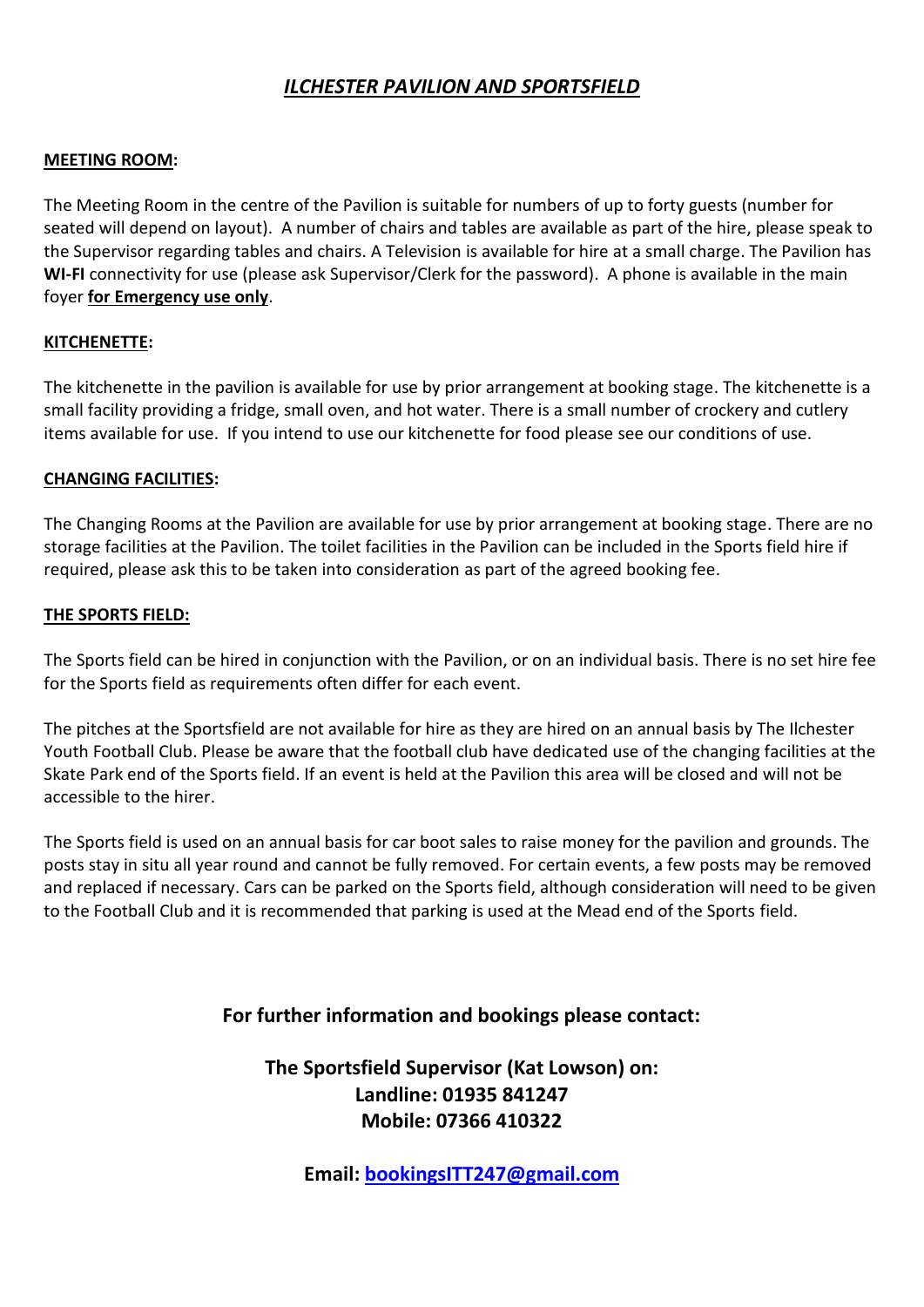# **ILCHESTER TOWN TRUST - BOOKING FORM**

#### **CONTACT DETAILS:**



| Name:             | <b>Phone/Mobile No:</b> |  |
|-------------------|-------------------------|--|
| Organisation:     | <b>Email Address:</b>   |  |
| <b>Address:</b>   | Day/Date of Hire:       |  |
|                   | One off / Regularity:   |  |
|                   | Time from:              |  |
| <b>Post Code:</b> | Time to:                |  |

**NOTE: Please remember to allow time for any setting up/clearing away in your timings**

#### **HIRE DETAILS:**

| Please Include attendee numbers and whether attendees will be charged                                     | ATTENDEE NUMBERS: | <b>YES/NO</b> |
|-----------------------------------------------------------------------------------------------------------|-------------------|---------------|
| Will alcohol be sold (if yes, please supply evidence of a TEN Licence (See Conditions of Hire No 13/14)   |                   |               |
| Will alcohol be supplied (free) for consumption, be brought for prizes, or be brought by those attending. |                   |               |

| <b>TOWN HALL</b>      | $\Box$ Main Hall (£12 p/hr)                 | $\Box$ Main Kitchen (£5 p/hr) (not for tea/coffee only) |
|-----------------------|---------------------------------------------|---------------------------------------------------------|
| <b>AND</b>            | $\Box$ Court Room (£12 p/hr)                | $\Box$ Audio equipment                                  |
| <b>COMMUNITY</b>      | $\Box$ Committee Room (£7 p/hr)             | $\Box$ Table and Chairs                                 |
| <b>CENTRE</b>         | $\Box$ Library (£7 p/hr)                    | $\Box$ Crockery & Cutlery                               |
| <b>PAVILION &amp;</b> | $\Box$ Pavilion (£10 p/hr)                  | $\Box$ Kitchenette                                      |
| <b>SPORTSFIELD</b>    | $\Box$ Sports field – Price on application  | $\Box$ Changing Room facilities (including Toilets)     |
|                       | $\Box$ Bouncy Castle (additional charge for | See Terms and Conditions para 6                         |
| <b>ADDITIONAL</b>     | electricity)                                |                                                         |
| <b>FACILITIES</b>     | $\Box$ Didi Cars (deposit required)         | See Terms and Conditions para 5                         |
|                       | Use of Bar-B-Que/s                          | See Terms and Conditions para 7                         |

|   | E.g., Room Rate x number of hours Total: $\mathbf{f}$ $\mathbf{f}$     | <b>Facility Hire</b>      |
|---|------------------------------------------------------------------------|---------------------------|
|   | (Electricity, damage deposit if applicable): $\mathbf{f}$ $\mathbf{f}$ | <b>Additional Charges</b> |
|   | <b>Total</b>                                                           |                           |
|   | Deposit (50%)                                                          |                           |
| f | Amount remaining:                                                      |                           |

### **PAYMENT DETAILS:**

|         | <b>Bank Transfer:   The Ilchester Town Trust</b><br>Sort Code: 40-47-28<br>Account No: 02052350 |
|---------|-------------------------------------------------------------------------------------------------|
| Cheque: | Please make cheques payable to:<br>The Ilchester Town Trust                                     |
| Cash:   | Please hand any cash payments to a member of staff. Do not leave cash on the premises.          |

**I confirm that I have read and understood the Terms and Conditions of Hire and the Fire Procedures (attached) and agree to comply with them fully. I understand that I am wholly responsible for the conduct of all persons attending the venue in connection with the above event for which I have hired it.**

**SIGNED (Hirer): .......................................................................... DATED: ...........................................................**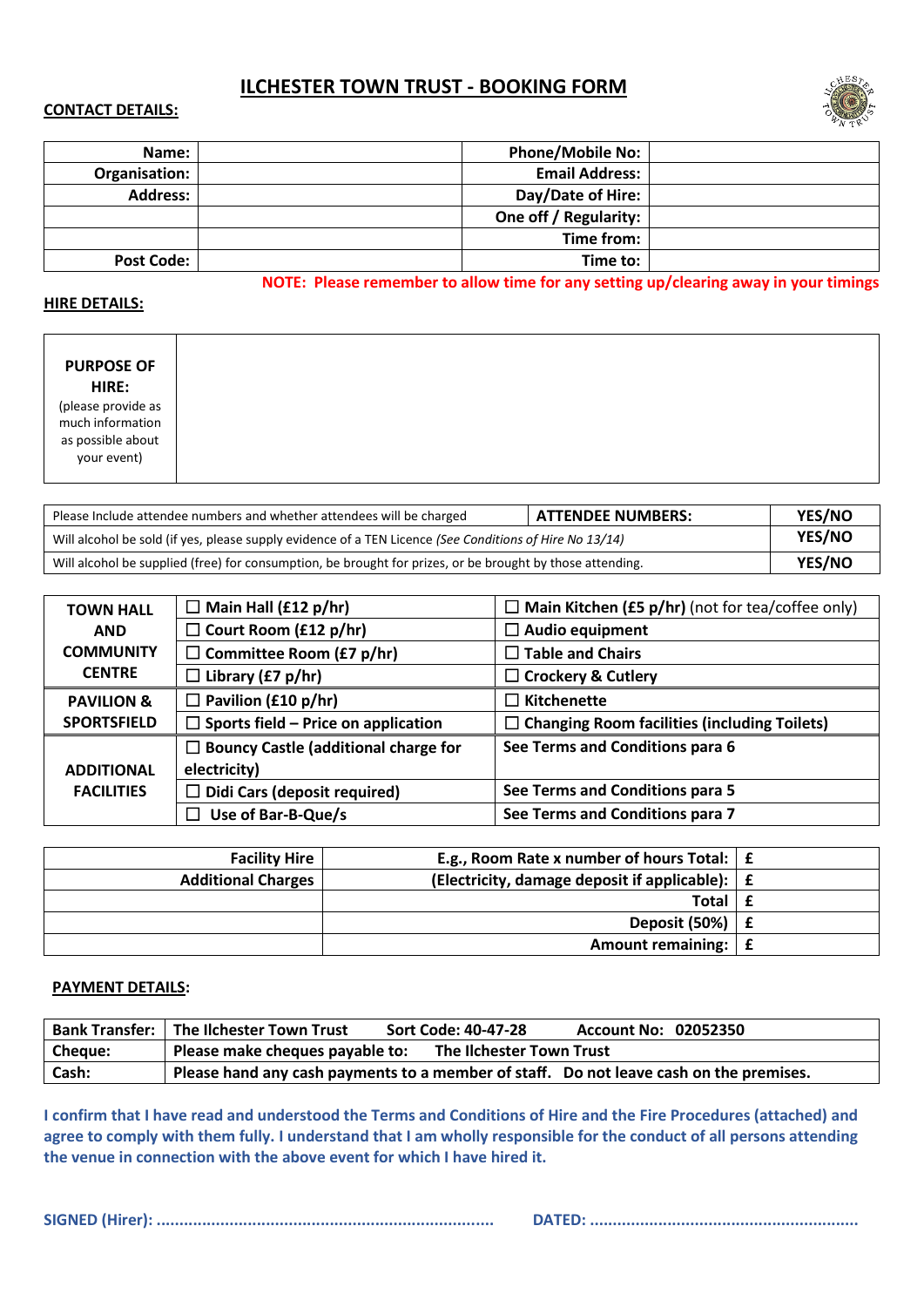# **TERMS AND CONDITIONS OF HIRE**

1. **HEALTH AND SAFETY**: **FIRE INSTRUCTIONS/BUILDING EVACUATION** - During the hiring period, the named hirer is fully responsible for the safe evacuation of the building. Please read the instructions attached and familiarise yourself with the building and key areas including emergency exits, fire extinguishers, call points and first aid kits. The LIFT is not to be used in the event of a fire. Any form of live flame is not permitted in our buildings, including tea lights. **FIRST AID** – The named hirer is responsible for first aid administration during the hiring period of their event. First aid kits are available in the kitchen area of the Town Hall and Pavilion. If used, please report to the Caretaker/Supervisor to ensure replenishment. Should an incident occur please notify the caretaker/supervisor as soon as possible and complete an incident form. Risk assessments WILL BE REQUIRED for classes and events, and a copy of any relevant certificates that are required for conducting the class must be provided. **COVID** –As well as our routine cleans, the caretaker/supervisor will continue to do a thorough clean between hires. Hand sanitisers are still available in our facilities. If the hirer is aware of any person who has contracted covid attending our premises, please notify the caretaker or supervisor as soon as possible.

2. **BOOKING CHARGES –** For individual one-off events, a 50% deposit of the total charge is to be included when submitting the Booking Form to secure your reservation. The remainder is due no later than 7 days prior to event. Failure to do so may result in cancellation of the booking. For large parties a £100 damage waiver deposit may also be requested.

3. **BLOCK BOOKINGS –** All regular bookings whether weekly or monthly, are payable in advance on a monthly basis. An invoice will be submitted on the first day of the month of hire, and payment is due by the last day of the same month. Regular bookings prevent the Trust from re-hiring the facility should a booking be cancelled within the hire term. For these reasons the Trust reserve the right to charge for any regular booking that is cancelled in advance. The Trust will take any adverse circumstances into account and where it is deemed appropriate, credit the hire fee.

4. **SETTING UP/TIDYING AND CLEANING** – Please allow time within your booking to include setting up and tidying away.

5. **DIDI CARS –** you will be required to submit a £30 damage deposit with your booking form if your child's party involves Didi Cars. This is to cover the cost of having the floor burnished if the Didi Cars cause too much scuffing. If floor treatment is not required, your deposit will be returned after the party. Please check the floor before your party starts.

6. **HIRE OF BOUNCY CASTLES** – Please note there is an additional charge of £5.00 per half day towards electricity when hiring a bouncy castle. You will need to allow an extra half hour within your booking slot for setting up and removal of the bouncy castle.

7. **BAR-B-QUES/CATERING** – The use of bar-b-ques are not permitted at the Town Hall. Bar-b-ques are permitted at the Sports field, they must be supervised at ALL times, and must be raised from the ground (have legs). The Trust does not hire out a bar-b-que. A food hygiene certificate will be required for companies providing external catering, and suitable fire equipment and first aid equipment must be present.

8. **KITCHEN HIRE** – The hirer is solely responsible for the preparation and provision of food during their event on our premises. If the hirer plans to use our kitchen facilities for any form of food preparation or provision the KITCHEN CONDITIONS OF USE must be read and followed at all times. This document is available with our booking form and is displayed in the kitchen of each building. Please ensure you arrange a suitable time with the Caretaker or Sportsfield Supervisor to be shown the location and use of equipment.

9. **DAMAGES** - The Hirer shall be responsible for all damages to the premises, its fixtures, fittings, and contents during the period of hire not arising out of any defects in the premises or contents therein which is the property of the Ilchester Town Trust. In your own interest, you are advised to inspect the premises before use and note down any damage and immediately notify the caretaker or supervisor. Hooks are provided in the Main Hall and Court Room for banners etc**. NO cellotape, Bluetac or other sticky items are to be placed on the walls or used on the floor, cable carriers are supplied for your use**. Please speak to the Caretaker or Supervisor who will assist you if in any doubt.

- 10. The Ilchester Town Trust always reserves the right over lettings and right of entry to the premises.
- 11. The Ilchester Town Trust will not be responsible for any items lost on the premises.
- 12. Maximum numbers allowed under the Premise Licence are as follows:

Main Hall is 100 (one hundred) standing – numbers for seated depends on layout required Court Room 40 (forty) standing – numbers for seated depends on layout required Pavilion 40 (forty) standing – numbers for seated depends on layout required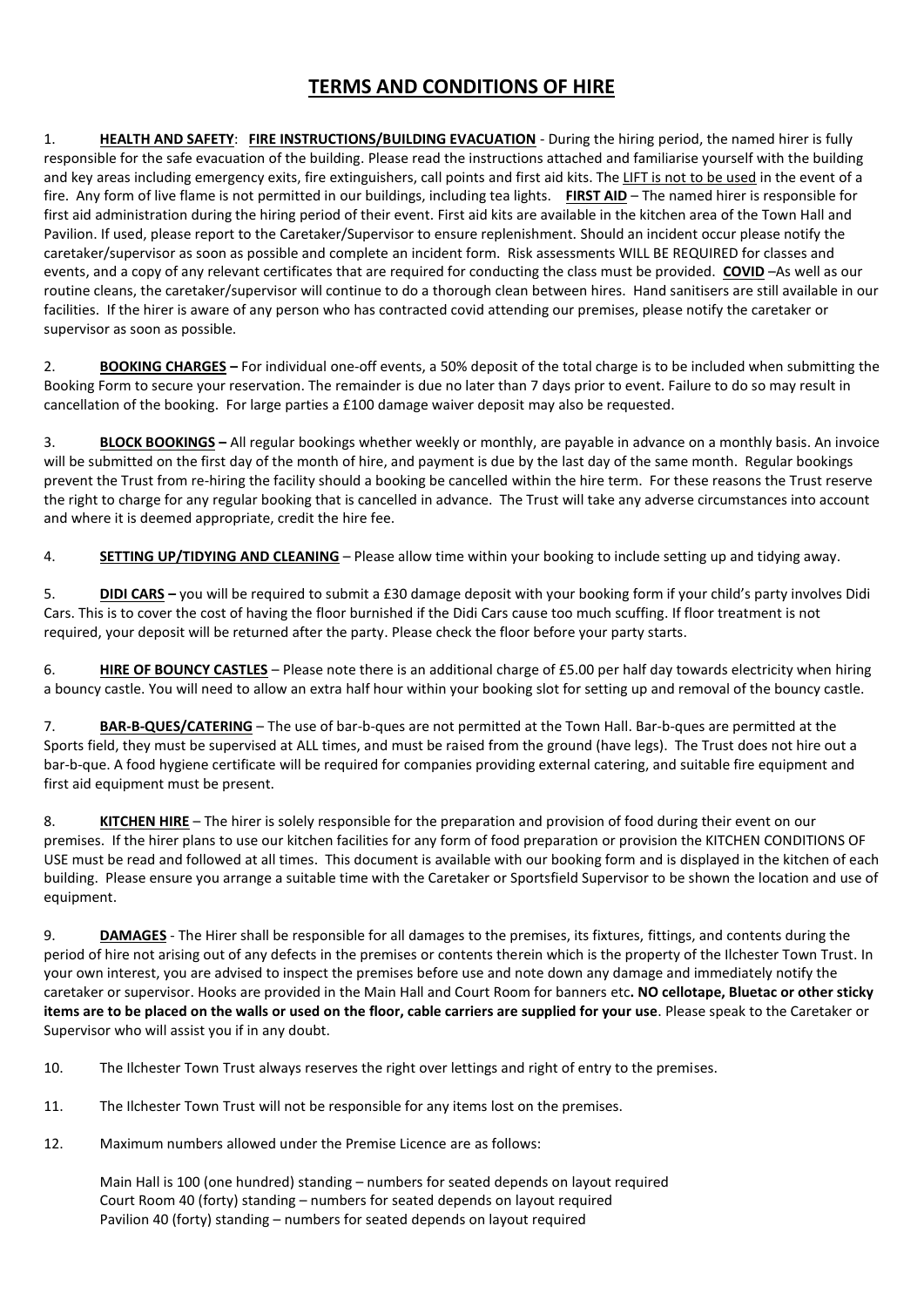13. **EQUIPMENT** - The premises and equipment must be left in a clean and tidy condition with tables and chairs stored neatly away. You will be charged for any breakages (please see Damage Deposit). It is **NOT** the responsibility of the Caretaker/Supervisor to clear and clean up after you.

14. **DISPOSAL OF RUBBISH** - Due to new Refuse Collection Regulations we are now unable to dispose of your rubbish so please take **ALL** your rubbish away with you.

15. **PRIVATE PARTIES/ALCOHOL** - Cash Bars are not permitted under the terms of the Ilchester Town Trust Licence **BUT** the hirer can purchase their own temporary licence, through SSDC (Temporary Event Notice (TEN) licence) if they wish to offer alcohol for sale. Without a licence, no admission charge can be made if it includes an alcoholic beverage, nor can tickets or raffle tickets be sold for alcoholic prizes. If the hirer does not wish to purchase a TEN licence, then alcohol may still be consumed **only** if it is supplied free by the hirer or brought in by guests (the rules above regarding raffles, etc will still apply).

16. **GENERAL BOOKINGS** - Any event where alcohol is provided, either to be consumed or given as prizes as part of the entry fee, **MUST** be declared to the Town Trust before confirmation of booking can be made (see point nine above).

17. **DISCLOSURE & BARRING SERVICE** - Any hirer intending to run an event on a regular basis, and which involves children other than their own, or vulnerable adults, **MUST** supply evidence of their DBS Certificate and registration number to the Town Trust at least 14 days prior to the event.

18. **PUBLIC PERFORMANCES** – Organisations hiring the Hall for Public Performances must conform with the Theatres Act.

19. **MUSIC -** Any commercial organisation or individual earning an income from providing an activity within this building and who plays recorded music (e.g., Aerobics classes, Ballet, Tai Chi, Slimming Groups, etc), **MUST** hold a relevant PPL licence and will be required to produce a photocopy to confirm the booking.

20. The Hirer shall be held responsible for ensuring that all persons attending their function are entitled to do so.

21. **DAMAGE DEPOSIT AND CLEANING CHARGE** – Any private individual hiring our facilities for a large function may be obliged to pay a damage deposit of £100 prior to the event (at the discretion of the Ilchester Town Trust). This will be refundable within 7 DAYS subject to an agreed inspection, and a cleaning charge of £15 if deemed to be required.

22. **SECURITY** - The Caretaker and Sportsfield Supervisor are responsible for the keys to the premises at all times. The relevant person will liaise with you as to how you can contact her regarding your hire. The Town Hall has an electronic locking system. On hiring facilities in the town hall, the hirer will be given a security fob or security code which will give access to the building. The system will be set up to cover the hours of hire and will not work or allow access at any other time. If provided with a fob, the hirer is responsible for its safe keeping and return. Loss of fobs will be charged at £5.00 per fob. The hirer is required to close the Town Hall main doors during the event to prevent unauthorised persons entering the building.

The Pavilion is secured by lock and key and has a security alarm system. Access to the building will be controlled by the Sports field Supervisor who will unlock the building in time for the hirer to gain timely access and will lock up at the end of the hire period. The Sports field has padlocked gates which will be opened on request. Customers are asked to keep the gate closed once visitors have entered the site, and the gates will be secured at the end of hire. All vehicles must have vacated the site by the end of the hire period. Floodlights can be switched on in the evening during winter hire. We operate a buddy system at the Pavilion and request that the hirer meets the Sports field Supervisor at the end of hire to ensure safe locking of the building and gates.

UNDER NO CIRCUMSTANCES MUST EXIT OR FIRE DOORS BE WEDGED OPEN, LOCKED, OR OBSTRUCTED AT ANY TIME. Failure to comply leaves the Hirer fully liable.

23. **NO SMOKING** - All indoor premises are strictly a NO SMOKING zones. Smoke Detectors are in operation and therefore the use of smoke machines, dry ice or flash pots is not permitted.

24. **ADVERTISING** - Hirers of the premises are reminded that it is an offence to place fliers/boards advertising events on the public highway. Anyone doing so will be responsible for any fines charged by the local enforcement officer. The Hirer shall not carry out or permit fly posting or any other form of unauthorised advertisements for any event taking place at the premises and shall indemnify and keep indemnified the Trustees accordingly against all actions, claims and proceedings arising from any breach of this condition. Failure to observe this condition may lead to prosecution by the local authority.

25. These Conditions are subject to change at the Trustees' discretion. Hiring charges will be reviewed on an annual basis.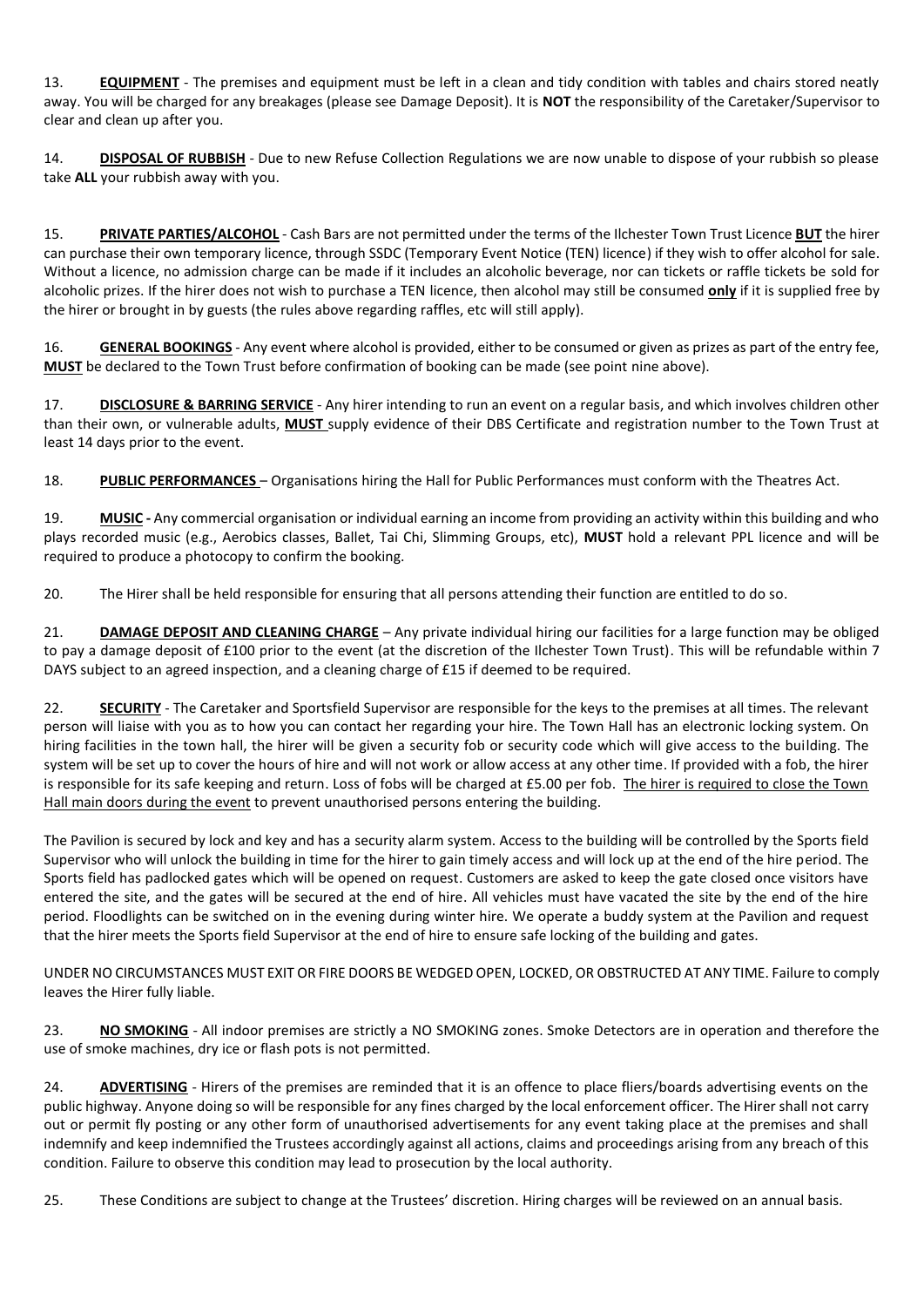# **FIRE INSTRUCTIONS**

# **Action on discovering a Fire:**

- ❑ **Shout FIRE, FIRE, FIRE**
- ❑ **Evacuate the building by the nearest exit – DO NOT USE THE LIFT IN THE TOWN HALL**
- ❑ **Smash nearest Alarm Call Point Box on leaving the building**
- ❑ **Call the Fire Brigade on 999 from any available telephone when you get to safety outside of the building – please proceed to the nearest fire assembly point**

# **Action on Hearing the Alarm:**

- ❑ **Evacuate the Building by the nearest exit – DO NOT USE THE LIFT IN THE TOWN HALL**
- ❑ **Call the Fire Brigade on any available telephone from outside the building**
- ❑ **DO NOT mute the alarm or allow anyone back into the building until authorised by the Fire Brigade only**

## **ALARM CALL POINTS ARE SITUATED:**

### **Town Hall Pavilion**

- ❑ **Near Main Door Front Door**
- 
- ❑ **Top of Stairs by Main Hall Door Changing Room area by exit door**
- ❑ **By cupboard outside Main Kitchen Changing Room area by exit door**
- ❑ **In Ground Floor Utility Room**
- ❑ **In the Museum Foyer**

❑ **Near Side Door Main Hall Back Door**

### **PLEASE FAMILIARISE YOURSELF WITH CALL POINT LOCATIONS PRIOR TO THE START OF YOUR EVENT**

### **ASSEMBLY POINTS:**

- ❑ **Town Hall – The Shelter by the Green, directly outside the front of the building**
- ❑ **Pavilion – Two locations on the Sportsfield, by the Car Boot Hut and by the Skate Park**

**PLEASE FAMILIARISE YOURSELF WITH ASSEMBLY POINTS PRIOR TO THE START OF YOUR EVENT**

## **THE NAMED HIRER MUST BE AND IS RESPONSIBLE FOR THE SAFE EVACUATION OF THE BUILDING!!**

**MAIN KEY HOLDERS AND POINT OF CONTACT:**

| <b>Clerk to the Trust:</b>     | <b>Maxine Read</b> | Tel: 07562 988837                                |
|--------------------------------|--------------------|--------------------------------------------------|
| <b>Town Hall Caretaker:</b>    |                    | Julie Stapleton Tel: 07366 410302 / 01935 841247 |
| <b>Sportsfield Supervisor:</b> | Kat Lowson         | Tel: 07366 410322                                |